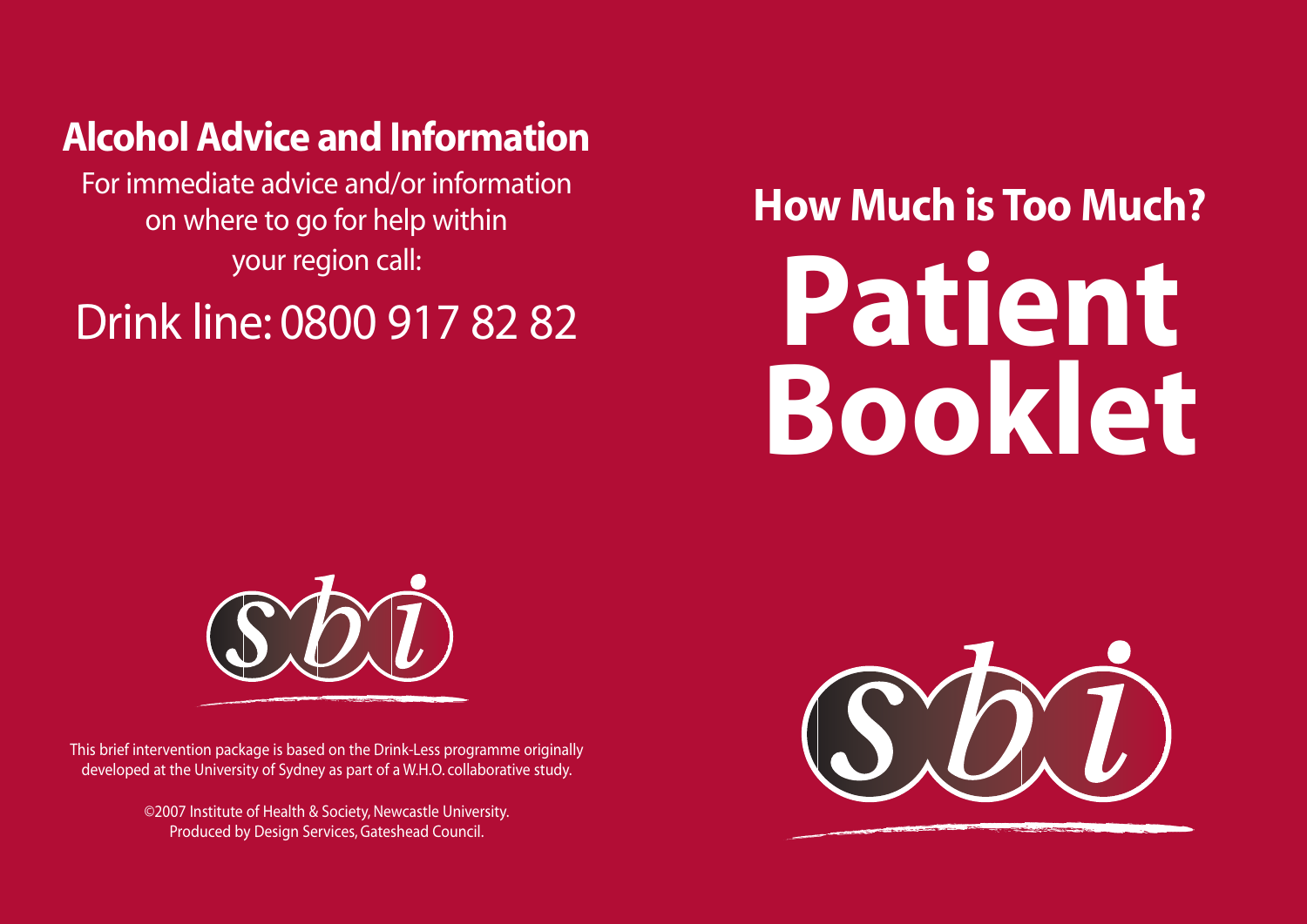#### **Introduction**

For many people, having a drink with friends is one of the pleasures of life. However, for others drinking leads to a variety of problems. This is because they drink too much, too often.

Alternatively they may drink too much in settings that put them at risk of harm, such as drink driving.

So how can you decide if you drink too much, too often? Firstly, you need to work out the number of **standard drinks** or units of alcohol you usually have.

When people talk about a **standard drink** they are referring to:



A half pint of ordinary strength (4% ABV) beer, lager or cider.



1 small glass of wine (8 - 10% ABV in a 125ml glass).



|  | 1 single pub measure of spirits or aperitifs |  |  |
|--|----------------------------------------------|--|--|
|  |                                              |  |  |

**\*ABV = Alcohol by Volume**

#### **Drinks Planner/Diary** Photocopy this page for your use

| <b>Week</b>       | <b>Planned Drinks</b> | <b>Actual Drinks</b> |
|-------------------|-----------------------|----------------------|
| Monday            |                       |                      |
| Tuesday           |                       |                      |
| Wednesday         |                       |                      |
| Thursday          |                       |                      |
| Friday            |                       |                      |
| Saturday          |                       |                      |
| Sunday            |                       |                      |
| <b>Week Total</b> |                       |                      |

| <b>Week</b>       | <b>Planned Drinks</b> | <b>Actual Drinks</b> |
|-------------------|-----------------------|----------------------|
| Monday            |                       |                      |
| Tuesday           |                       |                      |
| Wednesday         |                       |                      |
| Thursday          |                       |                      |
| Friday            |                       |                      |
| Saturday          |                       |                      |
| Sunday            |                       |                      |
| <b>Week Total</b> |                       |                      |

| <b>Week</b>       | <b>Planned Drinks</b> | <b>Actual Drinks</b> |
|-------------------|-----------------------|----------------------|
| Monday            |                       |                      |
| Tuesday           |                       |                      |
| Wednesday         |                       |                      |
| Thursday          |                       |                      |
| Friday            |                       |                      |
| Saturday          |                       |                      |
| Sunday            |                       |                      |
| <b>Week Total</b> |                       |                      |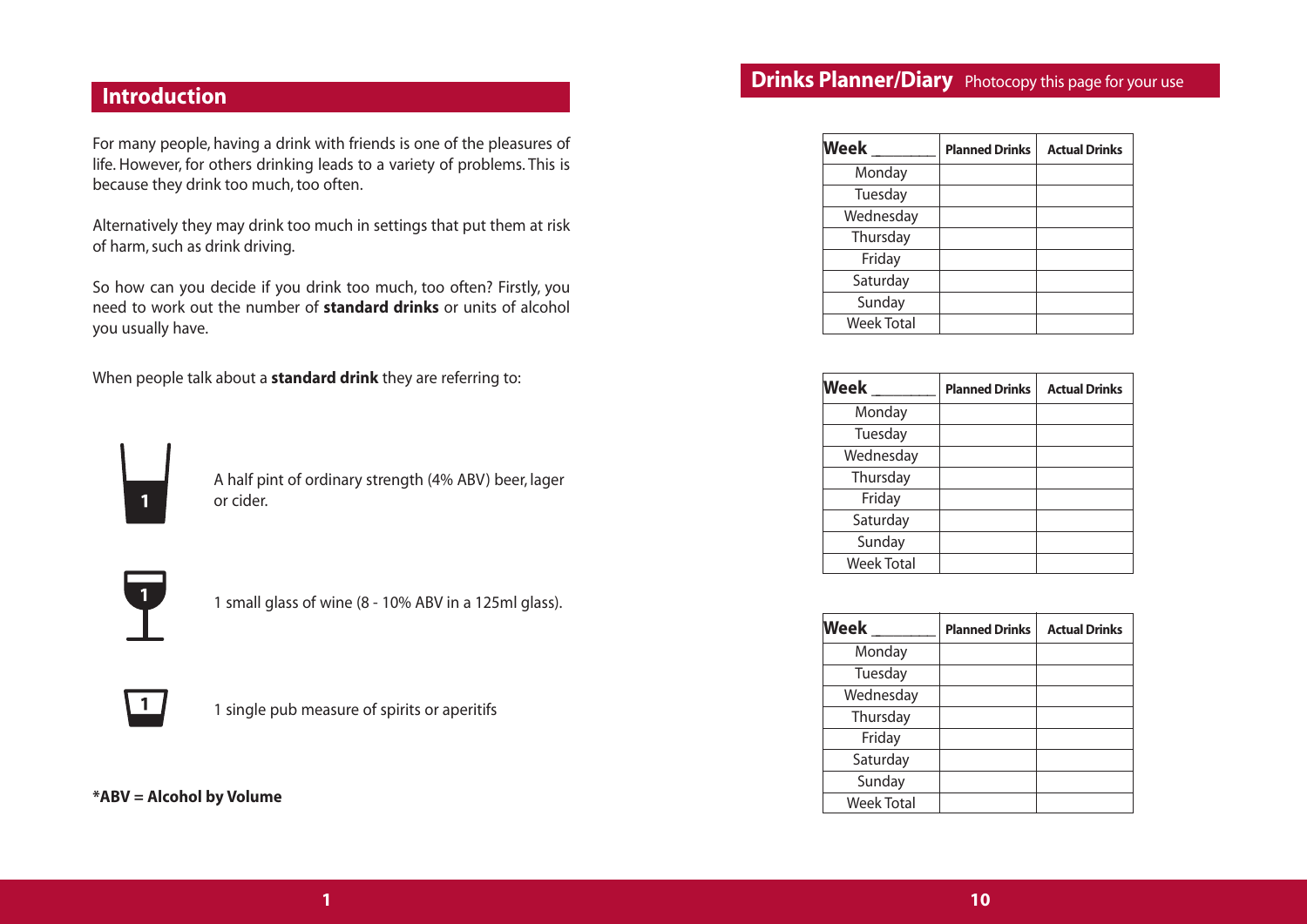

This plan is all about changing your habits. Some people find this easier if they have someone to help them.

ask advice from when you need it. This person could be a partner, a friend, a colleague or someone who also wants to change their drinking habits.

The most important thing is **don't be afraid to ask for support.**If you can't think of anyone that you can talk to, ask your doctor or nurse.



The information in this booklet and the things you have written down will help you change your drinking habits.**Remember** that every time you stop yourself from doing something by habit, you are one step nearer to breaking the habit altogether.

If you find yourself having one or two drinks too many, don't be discouraged or feel like you have failed - you're still well ahead of where you were when you first started reading this booklet. Don't give in just because you've had a bad day. Take one day at a time and gradually it will get easier.

### **Remember, nobody's perfect...**

**If at first you don't succeed, try again!**

#### **But remember:**

- Many commonly available drinks are stronger than these
- Glass and bottle sizes can very
- Home measures are rarely the same as pub measures

Some examples:



1 Pint of Premium Beer/Lager 5% ABV

330ml Bottle of Alco-Pop 5% ABV



175ml Glass of Wine 13% ABV

50ml Measure Sherry or Port 20% ABV



440ml can Super Strength Lager 9% ABV

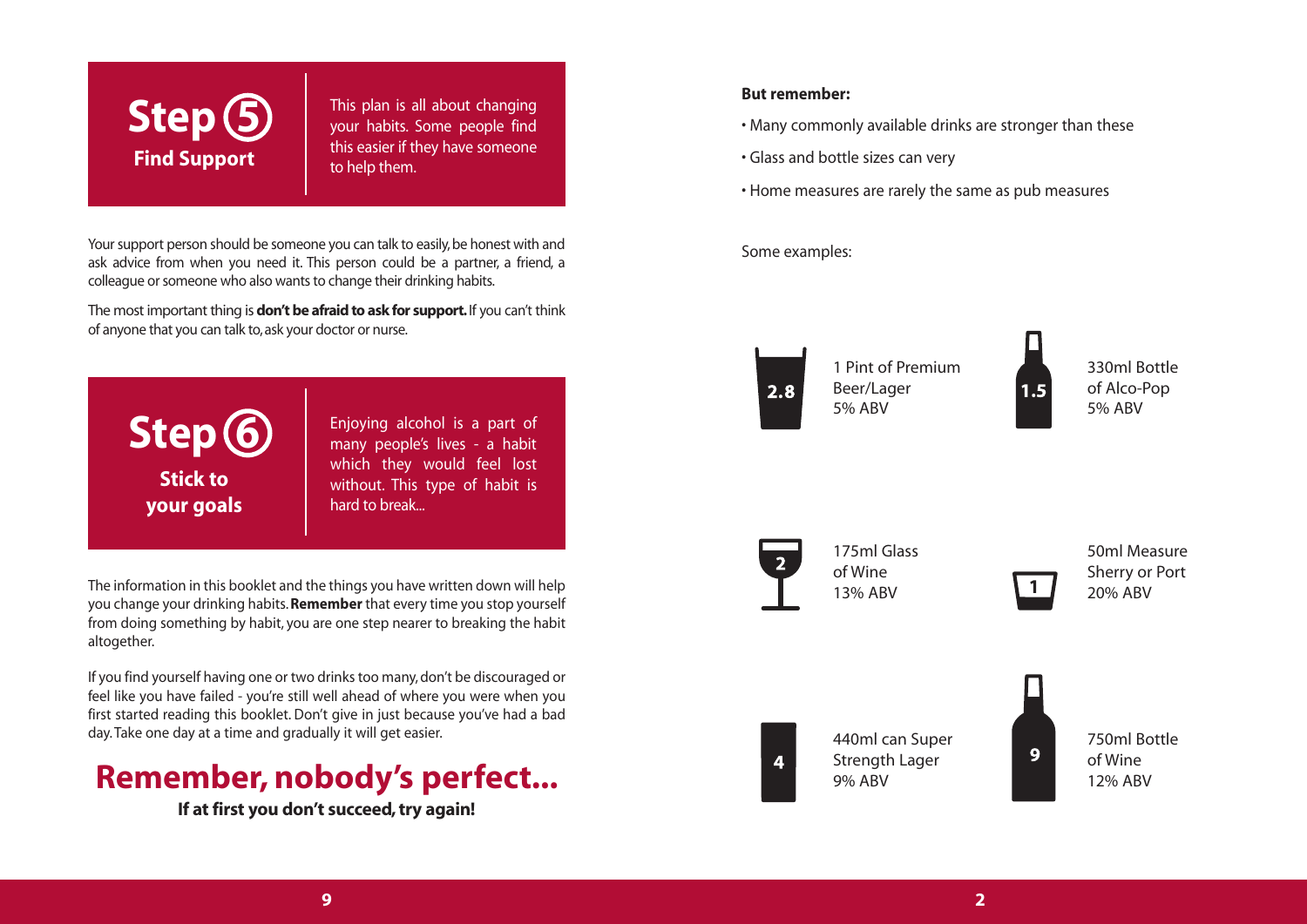To help you decide if you are drinking too much, work out how many **standard drinks** you have in an average week and compare this amount with the safe limits set out below:

- **For Men** the recommended limit is 3 4 standard drinks per day and no more than 21 standard drinks per week.
- **For women** the recommended limit is 2 3 standard drinks per day and no more than 14 standard drinks per week.

If you regularly drink above these safe limits you may have already experienced problems such as feelings of tiredness, gaining extra weight, getting hangovers or experiencing periods of memory loss (blackouts).

> Overall you're probably in worse physical shape. You may even embarrass yourself or others after you have been drinking or have unnecessary arguments with those around you. In the future you can develop more severe problems such as high blood pressure, brain damage or liver disease.

> > Sometimes you have to be extra careful even when you drink below the safe limits. Two standard drinks is too much if you are going to drive, operate machinery or exercise (e.g. swim, run). Always remember, if you are caught driving over the legal limit you will lose your license.

#### **Ways of coping with difficult times**

- Avoid going to the pub after work. Arrange a different social activity like sport or the cinema.
- Avoid friends who drink heavily and practice refusing alcohol.
- Avoid situations in which you would normally drink a lot.
- Plan activities or tasks at times you would usually be drinking.
- When bored or stressed try to go for a walk instead of drinking
- Have a non-alcoholic drink before each alcoholic drink.
- Don't drink alcohol when thirsty and avoid salty snacks - they make you thirsty.
- Eat a meal before drinking, it will make you feel more full and you will drink less.
- Avoid drinking in rounds.
- Switch to lower alcohol products or dilute your drinks with a mixer.

#### **My high risk times**

At certain times each day **imagine each of your high risk situations**.For each of these, imagine yourself using your coping strategies. In practice you may find some of your strategies don't work. If so, you can always go back to your list and work on new ideas.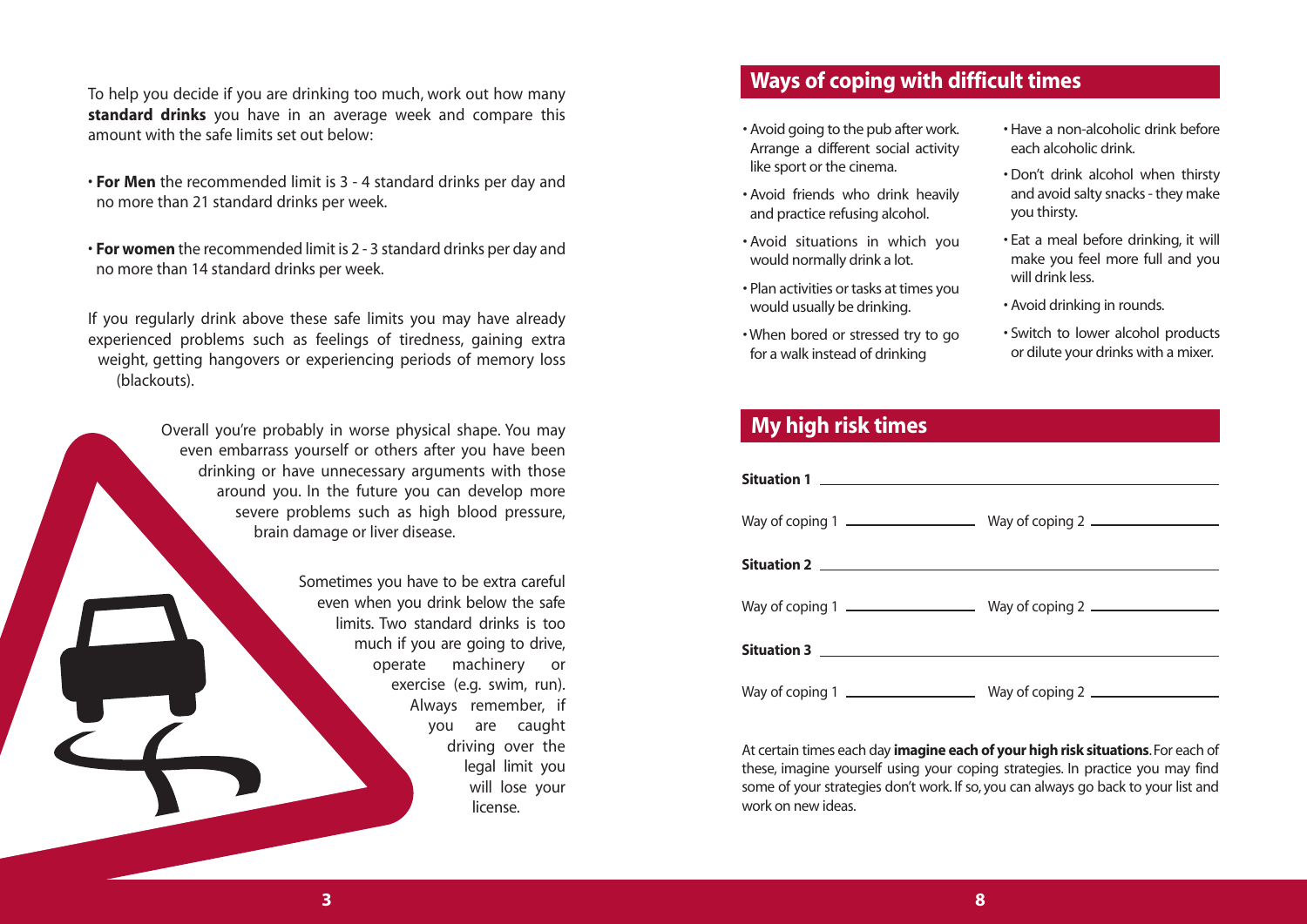

No matter how much you may want to change your drinking habits, there will be times when you will find it difficult. We call these **high risk times**.

Think for a moment about the last few times you were drinking too much. Where were you and what were you feeling? The following is a list of common high risk times:

• After work

- When you've had a hard day
- When meeting new people in social situations
- When you need to relax • When watching television
- When celebrating at a party or club
- When you are lonely or depressed



Thinking about the hardest times for you means you know when you're most likely to drink heavily. Now you have to work out how to cope with these situations.

**Choose** a situation you feel is high risk.

**Think** of ways to deal with this situation and write them down on a piece of paper. You can get some ideas from the list overleaf.

**Pick** the two ideas that you think are the most practical in this situation.

Now repeat this process for other high risk situations you find yourself facing and record them overleaf.

#### **Should I cut down or stop?**

Most people who drink too much just need to cut down. Some need to stop completely. It is important that you **stop** drinking if:

- You regularly get early morning shakes after you have been drinking.
- You have a health problem, like liver or heart disease .
- You sometimes have blackouts or difficulty remembering things after drinking.

A **yes** to any one of these questions means you should seek professional help for your drinking.



#### **The Six Step Plan**

After reading this far you know quite a lot about the effects of alcohol and the problems they can cause to your health and personal life.

In the rest of this booklet we have laid out a six step plan that you can follow to help you to cut down. It won't always be easy. However, thousands of people before you have succeeded and feel much better for it.

## **You can do it...**